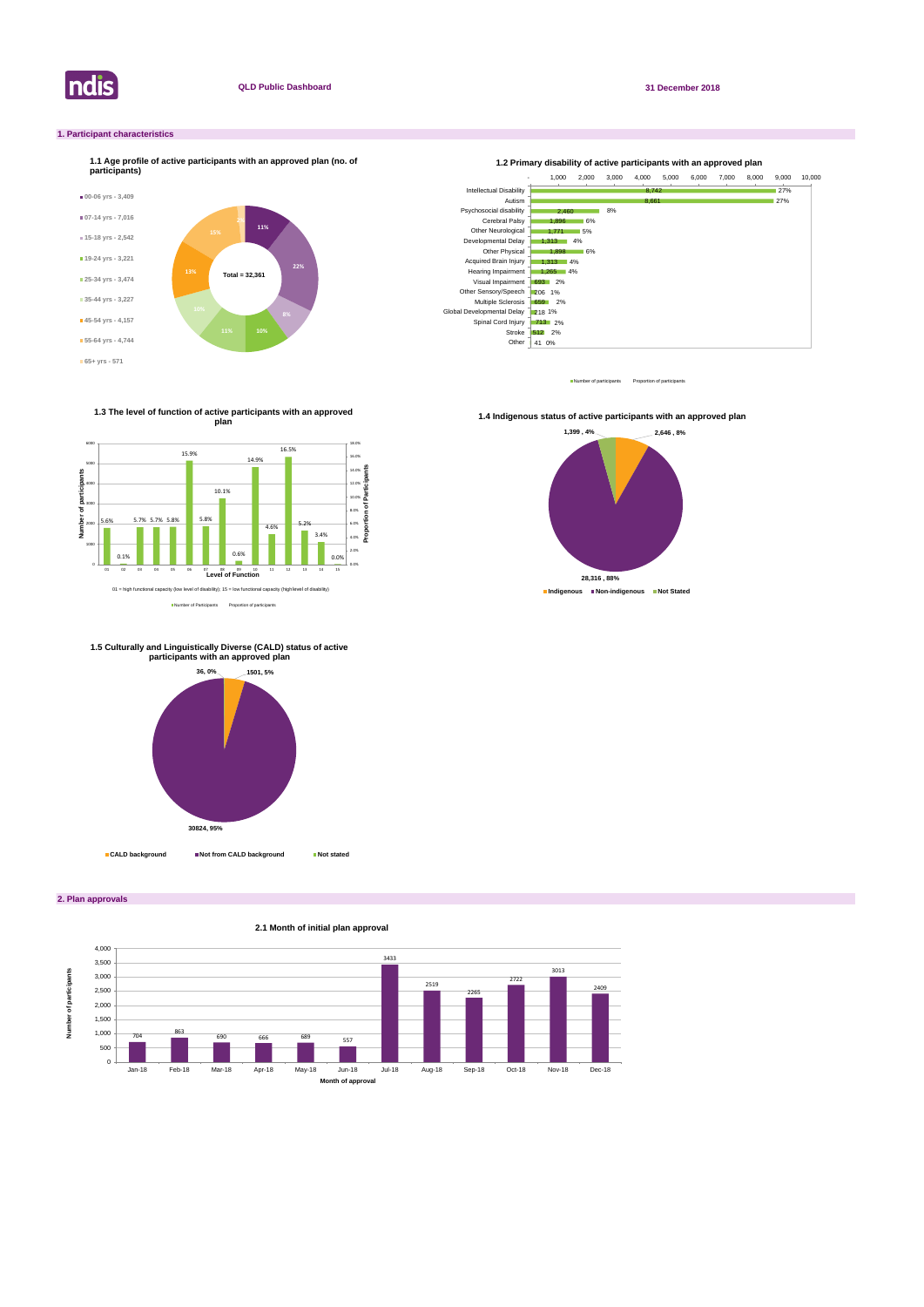#### **3. Total annualised committed support - most recent approved plans**

#### \$2.3bn is included in the current plans of the 32,361 active participants.

#### **4. Average annualised committed support - most recent approved plans**

**5. Providers**

### **Table 5.2 Registered providers as at 31 December 2018 by registration group**

| <b>Registration Group</b>            | # Providers Registration Group |                                             | # Providers |
|--------------------------------------|--------------------------------|---------------------------------------------|-------------|
| <b>Therapeutic Supports</b>          | 1,609                          | <b>Personal Activities High</b>             | 331         |
| <b>Household Tasks</b>               | 1,169                          | <b>Community Nursing Care</b>               | 312         |
| <b>Assist-Travel/Transport</b>       | 856                            | <b>Plan Management</b>                      | 287         |
| <b>Early Childhood Supports</b>      | 881                            | <b>Assistive Equip-Recreation</b>           | 507         |
| <b>Innov Community Participation</b> | 751                            | <b>Comms &amp; Info Equipment</b>           | 402         |
| <b>Assist Prod-Pers Care/Safety</b>  | 865                            | Daily Tasks/Shared Living                   | 340         |
| <b>Home Modification</b>             | 620                            | <b>Custom Prosthetics</b>                   | 256         |
| <b>Participate Community</b>         | 472                            | Interpret/Translate                         | 126         |
| <b>Personal Mobility Equipment</b>   | 619                            | <b>Specialised Disability Accommodation</b> | 213         |
| <b>Ex Phys Pers Training</b>         | 539                            | <b>Assist Access/Maintain Employ</b>        | 67          |
| Development-Life Skills              | 426                            | <b>Specialised Driver Training</b>          | 92          |
| <b>Accommodation/Tenancy</b>         | 485                            | <b>Vision Equipment</b>                     | 156         |
| <b>Assistive Prod-Household Task</b> | 547                            | <b>Hearing Equipment</b>                    | 112         |
| <b>Assist-Life Stage, Transition</b> | 476                            | <b>Vehicle modifications</b>                | 95          |
| <b>Assist Personal Activities</b>    | 430                            | <b>Spec Support Employ</b>                  | 25          |
| <b>Support Coordination</b>          | 551                            | <b>Specialised Hearing Services</b>         | 11          |
| <b>Behaviour Support</b>             | 651                            | <b>Hearing Services</b>                     | 6           |
| <b>Group/Centre Activities</b>       | 342                            | <b>Assistance Animals</b>                   | 3           |

**Indis** 

#### **QLD Public Dashboard 31 December 2018**





**3.3 Total annualised committed support for active participants with an approved plan by age group (%)**

**3.1 Total annualised committed support for active participants with an approved plan by support category (%)** 



**4.3 Average annualised committed support for active participants** 



**3.2 Total annualised committed support for active participants with an approved plan by** 

**Proportion of committed support**

Proportion of committed

support

**3.4 Total annualised committed support for active participants with an function score and an approved plan by level of function (%)**



**Level of Function**

#### **5.1 Registered providers as at 31 December 2018 by entity type**

# **1,774 2,870 Sole Trader Organisation Total = 4,644**

01 = high functional capacity (low level of disability); 15 = low functional capacity (high level of disability)





**Average annualised committed support**

annualised

Average a

ā

imitted support

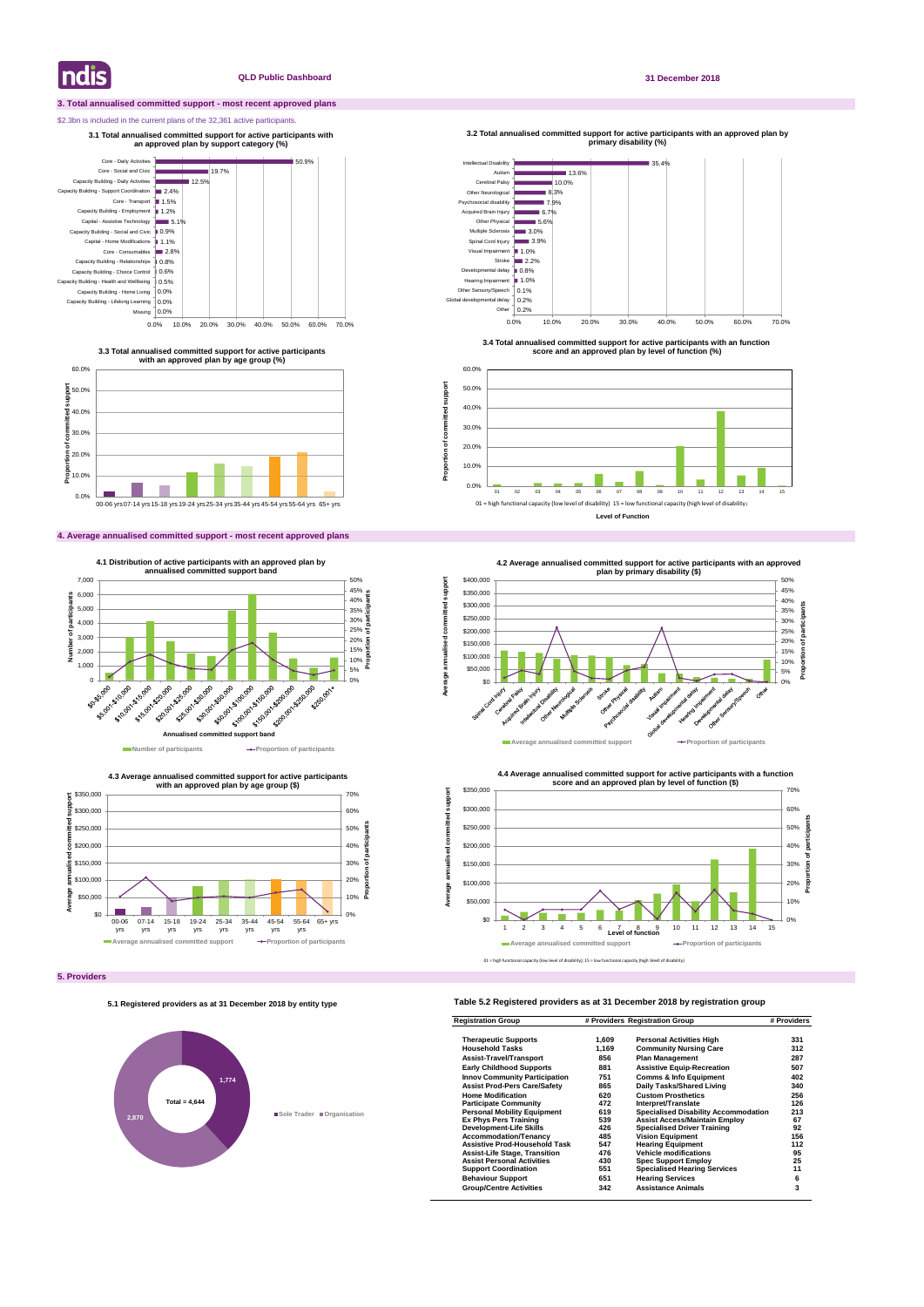#### **6.2 Description of key participant outcome domains**

#### **6.4 Description of key carer outcome domains**

#### **Participant characteristics**

Baseline measures are collected on participants from the short-form outcomes framework (SFOF) questionnaires during the transition period. Active participants with an initial plan approved during the period 1 July 2016 to are included.

#### **Baseline outcomes - participants Age group: birth to end of age 6**





**6.7 Distribution of active participants with an approved plan by annualised committed support band for age 0 - 6 yrs**





**6.8 Total annualised committed support for active participants with an approved plan by support category for age 0-6 yrs** 



#### **Baseline of**



#### **6.1 Participants 0 to before school**

**6.3 Family/carers of participants 0 to 14 (selected indicators)**

- **Outcome statements for families / carers of children with disability aged 0-6 years:**
- **1. Families know their rights and advocate effectively for their children**
- **2. Families feel supported**
- **3. Families are able to gain access to desired services, programs, and activities in their community**
- **4. Families help their children develop and learn 5. Families enjoy health and wellbeing**

#### **Outcome statements for children aged 0-6 years (or school entry):**

- **1. Children gain functional, developmental and coping skills that are appropriate to their ability and circumstances / specialist services**
- **2. Children show evidence of self-determination in their everyday lives**
- **3. Children participate meaningfully in family life 4. Children participate meaningfully in community life**



#### **Support package**

**6.5 Distribution of active participants with an approved plan by level of function for age 0 - 6 yrs**



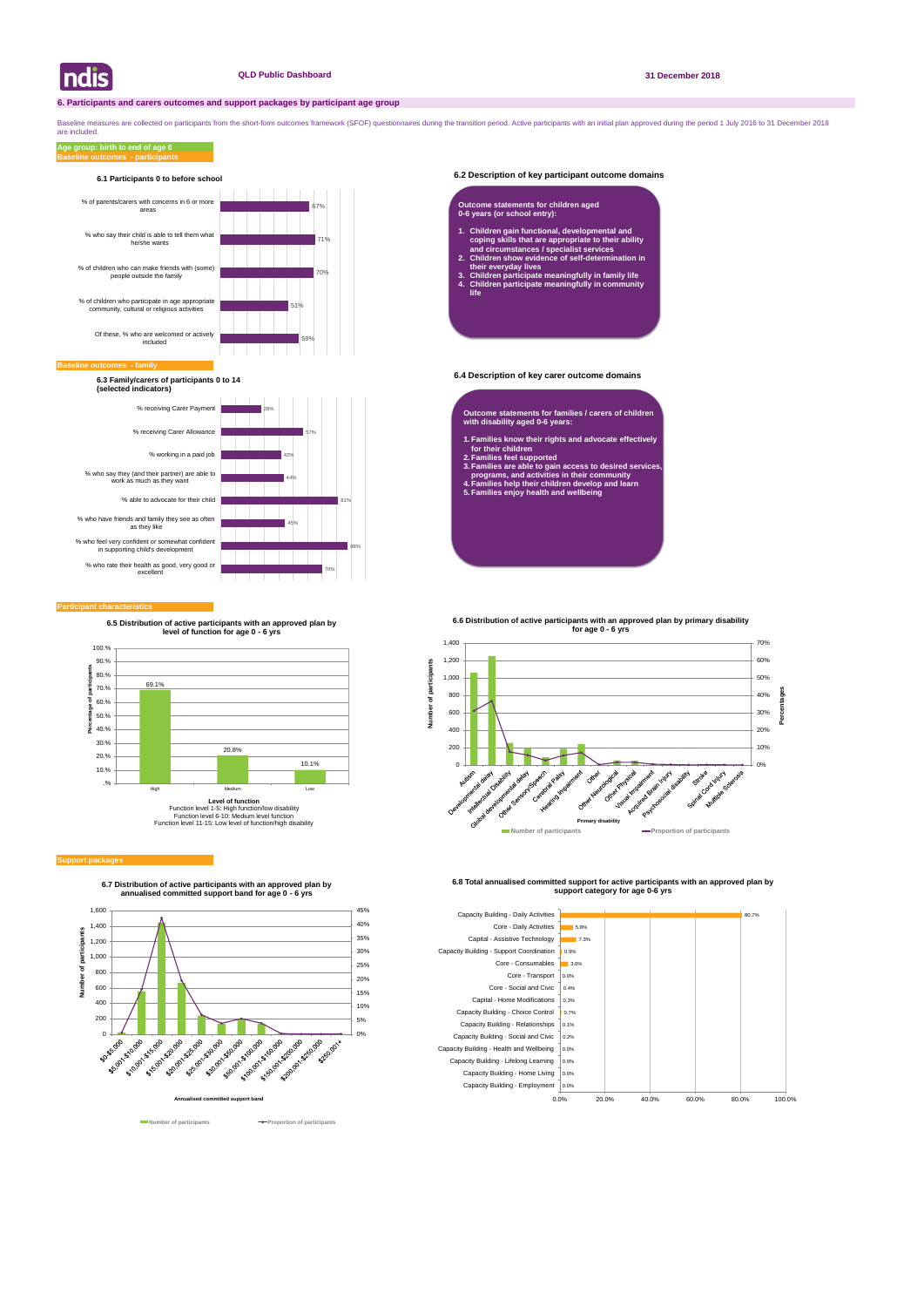#### **6.9 Participants starting school age 7 to 14 6.10 Description of key participant outcome domains**

#### **Baseline outcomes - family**

#### **Baseline outcomes - participants Age group: age 7 to end of age 14**

**6.11 Family/carers of participants starting school age 0 to 14 6.12 Description of key carer outcome domains (selected indicators)**

| ndis



**6.15 Distribution of active participants with an approved plan by annualised committed support band for age 7 to 14 yrs**



**Number of participants Proportion of participants** 

**6.16 Total annualised committed support for active participants with an approved plan by support category for age 7 to 14 yrs** 





#### **Participant characteristic**

#### **Outcome statements for children aged 7 (or school entry) - 14 years:**

- **1. Children gain functional, developmental and coping skills that are appropriate to their ability and circumstances / specialist services**
- **2. Children show evidence of self-determination in their everyday lives**
- **3. Children participate meaningfully in family life**
- **4. Children participate meaningfully in community life**

**Outcome statements for families / carers of children with disability aged 7-14 years:**

- **1. Families know their rights and advocate effectively for their children**
- **2. Families feel supported**

쁕 cipa

Number

- **3. Families are able to gain access to desired services, programs, and activities in their community**
- **4. Families help their children develop and learn**
- **5. Families enjoy health and wellbeing**



#### **Support packa**

**6.13 Distribution of active participants with an approved plan by level of function for age 7 to 14 yrs**

**6.14 Distribution of active participants with an approved plan by primary** 

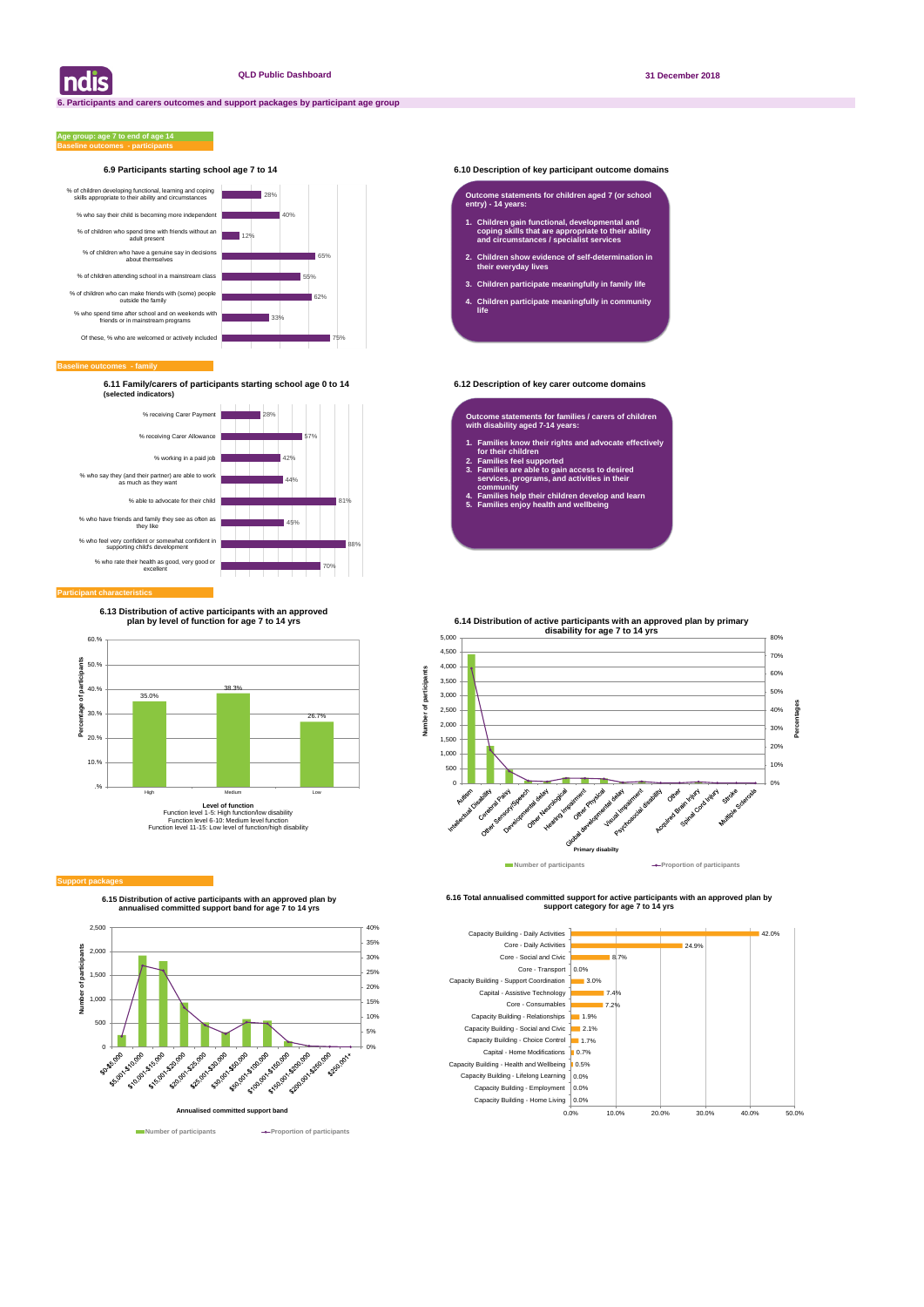

#### **6.18 Description of key participant outcome domains**

**6.19 Family/carers of participants 15 to 24 6.20 Description of key carer outcome domains (selected indicators)**

#### **Participant characteristics**

### **Age group: age 15 to age 24**



**6.24 Total annualised committed support for active participants with an approved plan by support category for age 15 to 24 yrs** 



| domains:                                                                                                      | The adult framework consists of 8 participant |  |
|---------------------------------------------------------------------------------------------------------------|-----------------------------------------------|--|
| 1. Choice and control<br>2. Daily living activities<br>3. Relationships<br>4. Home<br>5. Health and wellbeing |                                               |  |

**6. Lifelong learning**

**7. Work 8. Social, community and civic participation**

#### **Outcome statements for families / carers of participants aged 15-24 years:**

**1. Families know their rights and advocate effectively for their young person with disability**

- **2. Families have the support they need to care 3. Families are able to gain access to desired services, programs, and activities in their**
- **community 4. Families help their young person become independent**
- **5. Families enjoy health and wellbeing**





**6.23 Distribution of active participants with an approved plan by annualised committed support band for age 15 to 24 yrs**

**6.21 Distribution of active participants with an approved plan by level of function for age 15 to 24 yrs**



Function level 1-5: High function/low disability Function level 6-10: Medium level function Function level 11-15: Low level of function/high disability

#### **Support package**



# **6.22 Distribution of active participants with an approved plan by primary disability for**

## **age 15 to 24 yrs**

**Number of participants Proportion of participants**